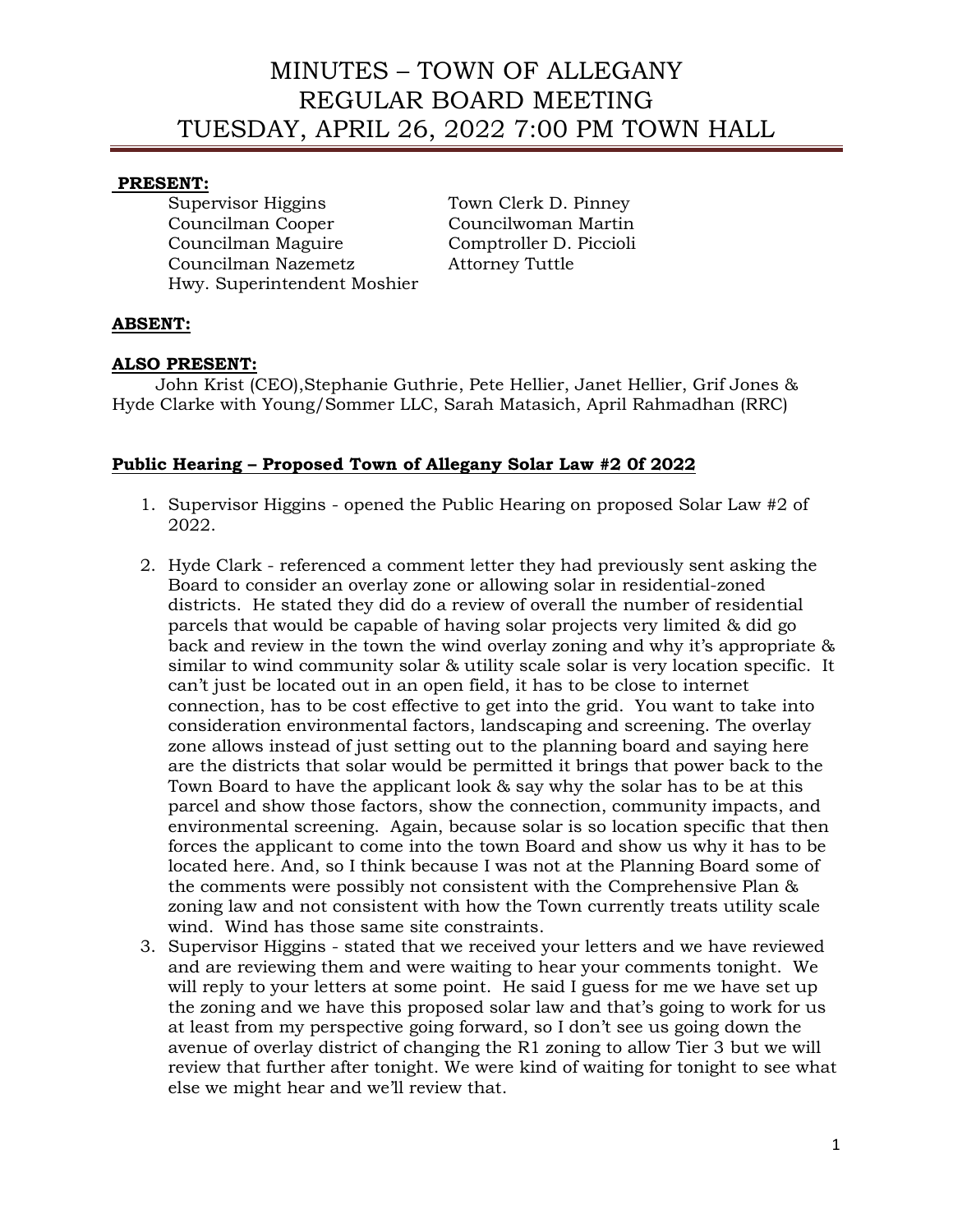- 4. Hyde Clark said he appreciated that & wanted to bring up in the letter there were comments it would be inconsistent but really I do have that other overlay zones exist.
- 5. Attorney Tuttle responded that is true & we did discuss that when we you brought it up it & we will consider all those points that were brought up in your letter & also the Town Board may have some questions about the points that were raised so if you do you should ask those now.
- 6. Attorney Tuttle had a question What would be the reason for an overlay with different parcels not being amenable as to the existing grid infrastructure. Do we have an idea of what & where the existing grid infrastructure is?
- 7. Grif Jones from Clean Choice energy stated on e of the reasons the parcel was originally looked at was that 3-phase power runs right along the side of the side that we need 3 phase power but it's not there. Is it theoretically possible to connect to the grid? Yes. Estimates from million to 2 million a mile to put in 3 phase and clearly on a smaller scale project there's not an extra million or 2 million dollars in a slush fund there. But that's not the case. So basically, we don't look at anything that does not have 3-phase power, and it comes up that way & heads north on Five Mile Road, I think it's called. That is the main backbone of the 3-phase power.
- 8. Attorney Tuttle stated we do have various districts out there that would allow these projects though I think there's certainly the end forest districts at least 500 ft. from the roadway or they may be an R-1 out there of C-1 or C-2. The Planning Board could look at where these areas lay and believe that they would be sufficient to allow the interconnection. I think they have looked at it but we can talk about that more.
- 9. Grif Jones said That is the reason why I know it's rough mountain.
- 10.Hyde Clark said I just think the challenge a lot of C-1 and industrial districts may already be developed or they are geared towards business or they are smaller so you need a certain lot size & you know we don't want to go in and clear trees, is it already clear what's the lot size, what is the land used for now. That's just the factors that we look at. Substation capacity. You not only have to have 3-phase. The parcel we are looking at is  $\frac{1}{2}$  R-1 & 1/2 Ag Forrest. We don't believe it makes any sense to knock down 50 acres of trees to put in 50 acres of panels. It's contradictory to everything we are try to do. Green energy to bulldoze trees?

Grif Jones - on overlay zoning wanted to talk through the SEQR. So there's two parts that proposal talk about it being type one action and there's one section that says that a environmental impact statement is mandatory and so I did provide commentary on that certainly town has the ability to add anything to a type unless there's a an established type unless there are certain thresholds but as a type one action that then causes the need for a lead agency there has to be an evaluation of that specific project applicant has to bring in a full environmental assessment form you would go through and actually identify what areas are of potential environmental concern that would then allow the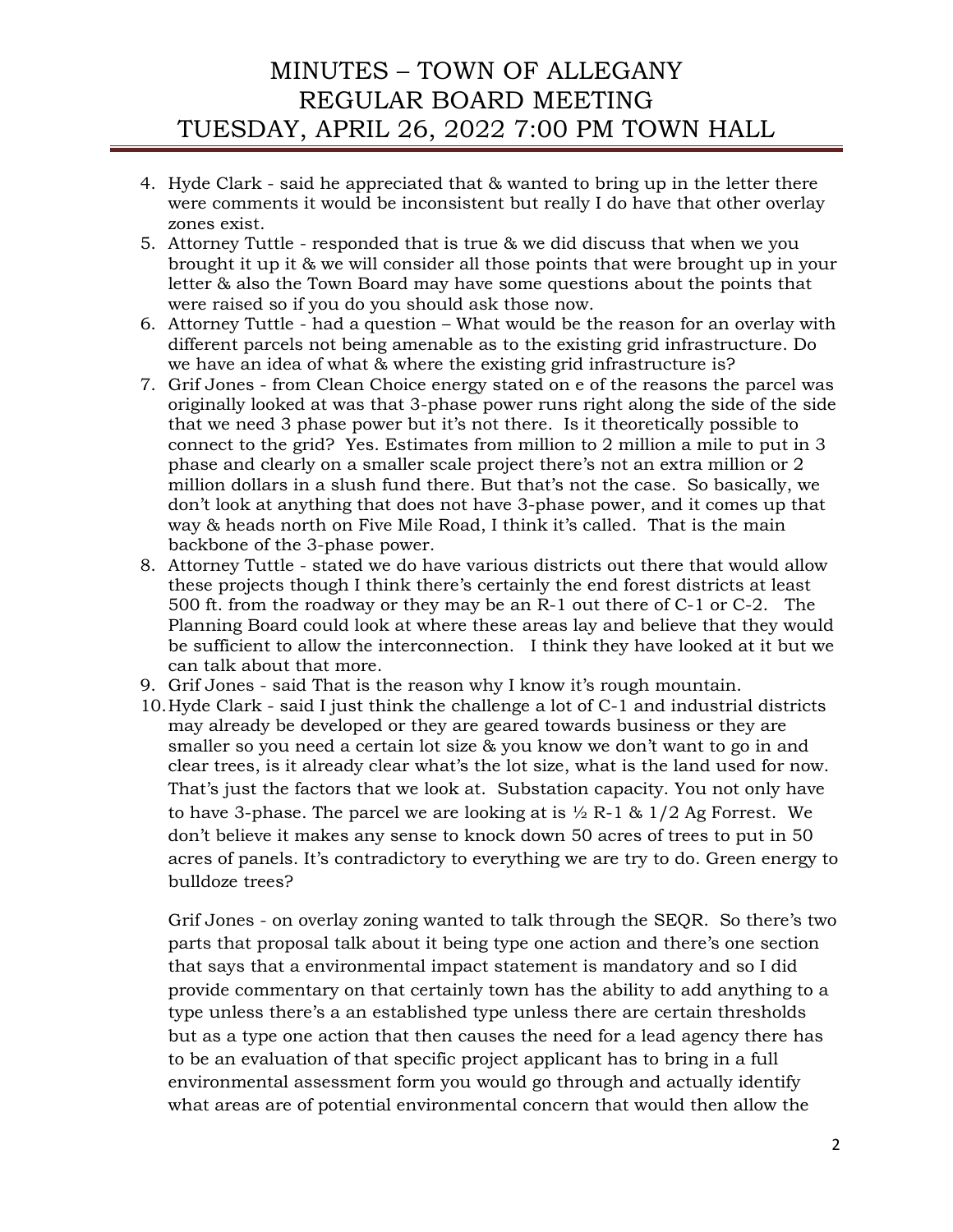town to make a written determination of the environmental impact statement so you know I just wanted to bring that up I don't know if there's any questions on that point.

- 11.Supervisor Higgins We appreciate that comment that that is something that we will very likely address.
- 12.Attorney Tuttle I think we will be addressing it. I agree that we can designate all these projects as type one or we can't circumvent the process we were just going to refer to the fact that they have SEQR review will be pursuant to USEC similar CRR part 617 so I do believe that they determine they want designated as a type 1.
- 13.Hyde Clark platform OK thank you yeah and then on the on the set and again you know I haven't I sent out of it but I haven't had any comments back so I'm on the setbacks the there's set back requirement of the think 200 feet from the access Rd has to be 200 ft. from the road, and then again just saw me their removal and decommissioning in terms of cost there are a number of municipalities that allow you to take in salvage and recycle value certainly it's not something that's required of you but I think you know as these technologies developed as we have more and more projects you know hopefully we're going to have those systems in place that allow for re-cycling and management of that and again looking at every five years as opposed to the to the annual escalator actually allows us to get it what's the real cost and it could be more you know it's our could be to our detriment to have that so it's just kind of like a nice reset to look at OK what's actually in a cost.
- 14.Councilwoman Martin I have a question with regard to that your suggestion of the update every five years who would be responsible for that update?
- 15.Hyde Clark We have to add that in but certainly it would be the project owner that would pay for the costs of that. What we normally see is that the facility owner would provide who their third-party engineer is going to be and potentially the town would be able to say can we look at the resume and make sure we agree that this is somebody that that should be doing this estimate, agree to it and then allow the third party person.
- 16.Supervisor Higgins again we appreciate those comments and we are actively reviewing those then will act on them some of them anyway.
- 17.Hyde Clark yeah so I didn't have any additional comments that just wanted to add that, so the comment about this I think this whole asses a glare tree analysis I'll let Grif talk a little bit more about some of the programs are in place allowing for determining.
- 18.Grif Jones the only thing I would suggest there really is there are programs out there which is used by the FAA about municipality accounting like that they are industry standard programs they are very adaptable to every situation they will adapt to orientation to angle to anything you want and I would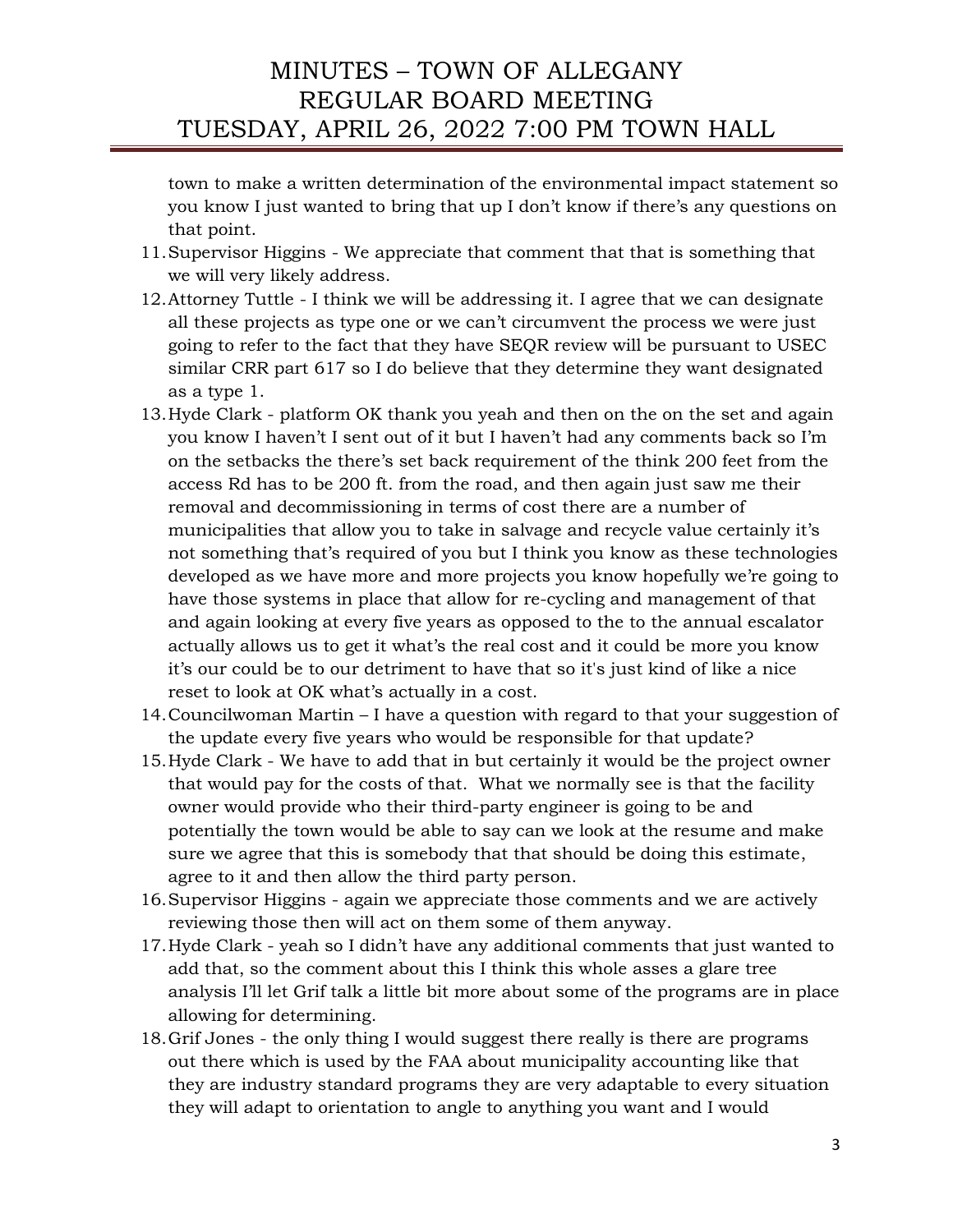encourage the Township to use the program something like that which if you look it up if it's industry standard across the country it's just it gives a repeatable accurate and mathematically accurate reflection of what's actually going on it will take into account type of panel it will take into account how it's inclined where it is everything like that with residences are so true 3D model there and we very much encourage you something like that it's something it's defensible for developer and the Township so in New York Town not a Township

- 19.Supervisor Higgins So I guess one struggle I have is putting in a brand name like that do you have like some generic language that we're trying to find some generic language.
- 20.Grif Jones I simply picked that one up because that's the one I've seen every report I've seen I could certainly provide hybrid we could find some generic language certainly yes but the comment is more about using an industry standard package it makes no difference but something is reliable repeatable and it defends the developer and also defends the Town and I think that's important.
- 21.Hyde Clark to your point Supervisor but in the event that that company didn't exist then you want to happen right make sure we get industry standard is used across the industry it's accepted by the FAA expected here some of the people whose most important they're happy with it. Yeah that's what that but also provide some generic language for that.
- 22. OK thank you so appreciate fact that that role taking this into consideration and reports & responses and I guess the final question is gas it been sent to the county yet or hasn't been sent yet but it hasn't come back?
- 23.Supervisor Higgins It has been sent to the County but if we have changes will probably have to send it back again so depending on how it goes, the County Planning Board meeting isn't till later this month, whenever it is so it might be another month we will do this quick as we can. Well thank you for your time thank you guys any other comments any more questions from the board here all right we will close the public hearing and open our regular meeting.

## **Salute to the Flag opened the meeting at 7:15**

### **#89-MOTION TO ACCEPT MINUTES FROM THE APRIL 12, 2022 REGULAR BOARD MEETING**

Motion by Councilman Cooper to accept the minutes from the April 12, 2022 Regular Board Meeting as written. 2nd by Councilman Maguire. Higgins-aye, Martin- aye, Cooper-aye, Maguire-aye, Nazemetz-absent. CARRIED: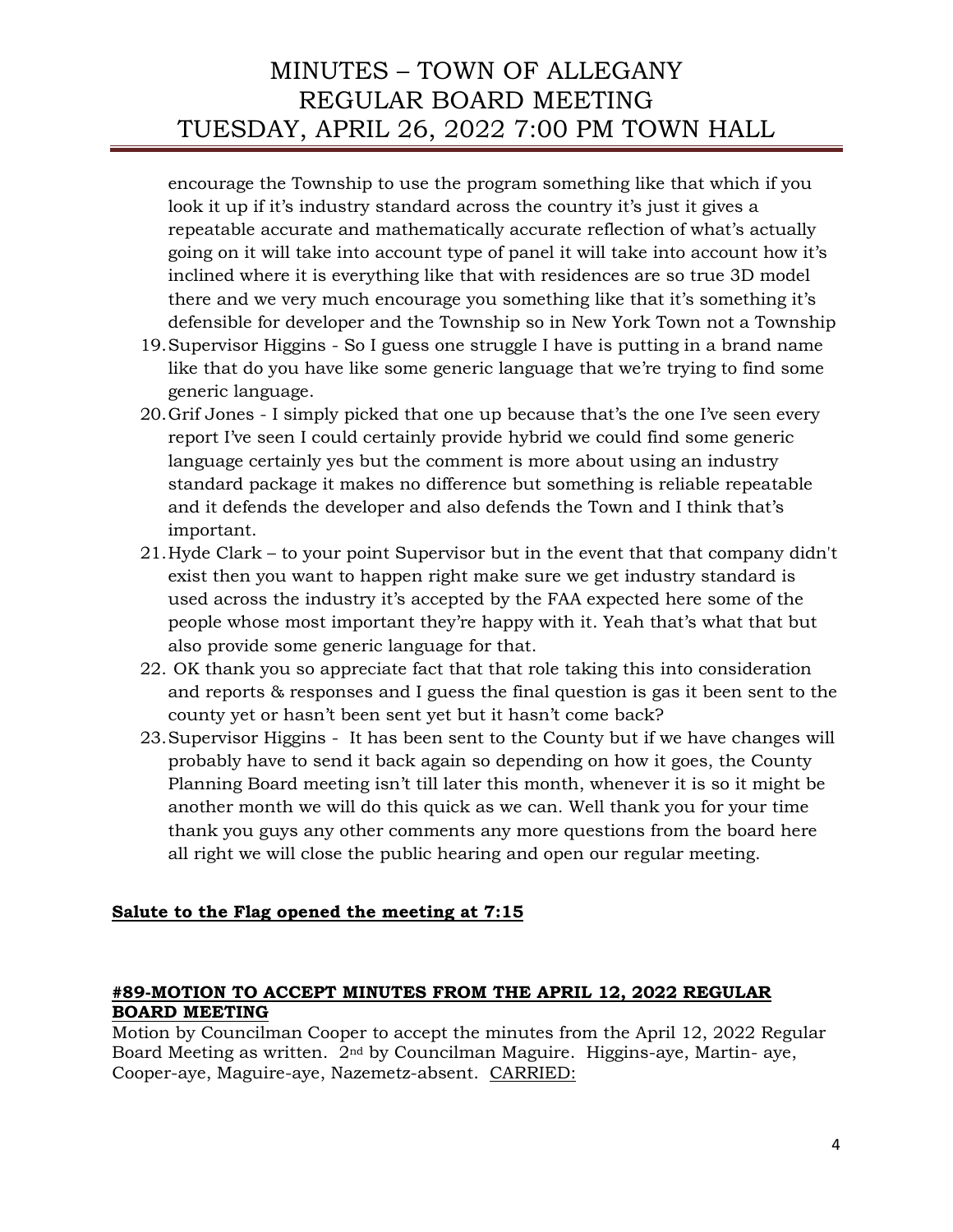#### **CORRESPONDENCE**

- 1. Towns & Topics magazine
- 2. Sarah Matasich/Joette Morgan complaints 1555 Four Mile Road
- 3. Young/Sommer Solar Law Revision suggestions 4/19/2022
- 4. Grant opportunities Senator George Borrello

#### **NEW BUSINESS**

- 1. Four Mile traffic complaints discussion \*Sarah Matasich spoke about the traffic & speed of trucks, tankers & machinery on the Four Mile Road as well as her concerns for her children & other children on the road. She asked what the Town could do to assist in this matter. Highway Superintendent Moshier stated he had spoken to the oil company & reminded them of the speed limit on the road. The Sheriffs Dept. has stated that they will do patrols on the road. Supervisor Higgins stated her will contact the Village & ask them to patrol the Road as well. \*
- 2. Building & Zoning fees tabled until next meeting
- 3. Review Part 1 & Complete Part 2 & 3 FEAF (Full Environmental Assessment Form) -tabled
- 4. Approve Summer meeting schedule

#### **#90-MOTION TO APPROVE THE SUMMER MEETING SCHEDULE FOR 2022**

Motion by Supervisor Higgins to approve the summer meeting schedule for 2022 as the 2nd Tuesday of the month in May, June, July & August, resuming to the regular schedule in September. 2nd by Councilman Nazemetz. Higgins-aye, Martin- aye, Cooper-aye, Maguire-aye, Nazemetz-aye. CARRIED: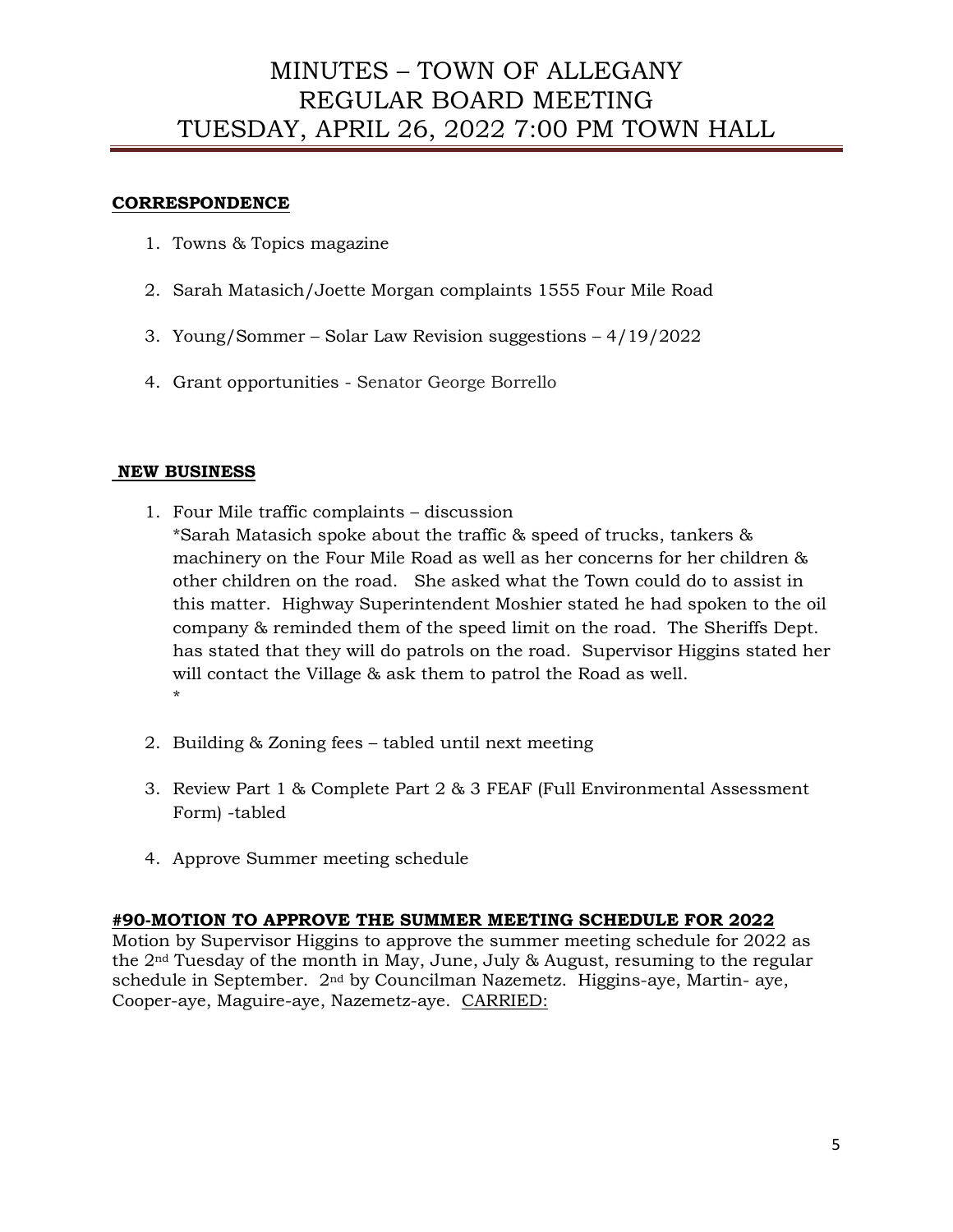5. Appoint Laurie Dumas as Deputy Clerk replacing Carole Sandburg

### **#91-MOTION TO APPOINT DEPUTY TOWN CLERK**

Motion by Supervisor Higgins to appoint Laurie Dumas as part-time Deputy Town Clerk to replace Carole Sandburg effective 4/19/2022 at a rate of \$15.00 hr., with a probationary period of 6 mos. 2nd by Councilwoman Martin. Higgins-aye, Martin- aye, Cooper-aye, Maguire-aye, Nazemetz-aye. CARRIED:

6. Appoint Spencer Pinney to the Planning Board

### **#92-MOTION TO APPOINT PLANNING BOARD MEMBER**

Motion by Councilwoman Martin to appoint Planning Board member Spencer Pinney to replace Joe Chamberlain for the remainder of the 5-yr. term (4/26/22-12/31/25). 2nd by Councilman Cooper. Higgins-aye, Martin- aye, Cooper-aye, Maguire-aye, Nazemetz-aye. CARRIED:

### **OLD BUSINESS**

1. Purchase drinking fountain for the River Valley trail

### **#93-MOTION TO PURCHASE A DRINKING FOUNTAIN**

Motion by Councilman Maguire to purchase a drinking fountain with a dog watering station for the River Valley Trail at a cost of \$2,715.46 pending review by John Moshier. 2nd by Supervisor Higgins. Higgins-aye, Martin- aye, Cooper-aye, Maguireaye, Nazemetz-aye. CARRIED:

#### **OTHER BUSINESS**

1. Community Bulletin Board will be ordered & installed

#### **COMMITTEE REPORT**

- 1. Union Negotiation Mike & Kathy
	- David Koebelin will assist with negotiations
- 2. Personnel Alex & Craig •
- 3. Highway Mike & Andy
	- John Moshier stated the highway trucks ordered in 2020 have been pushed back again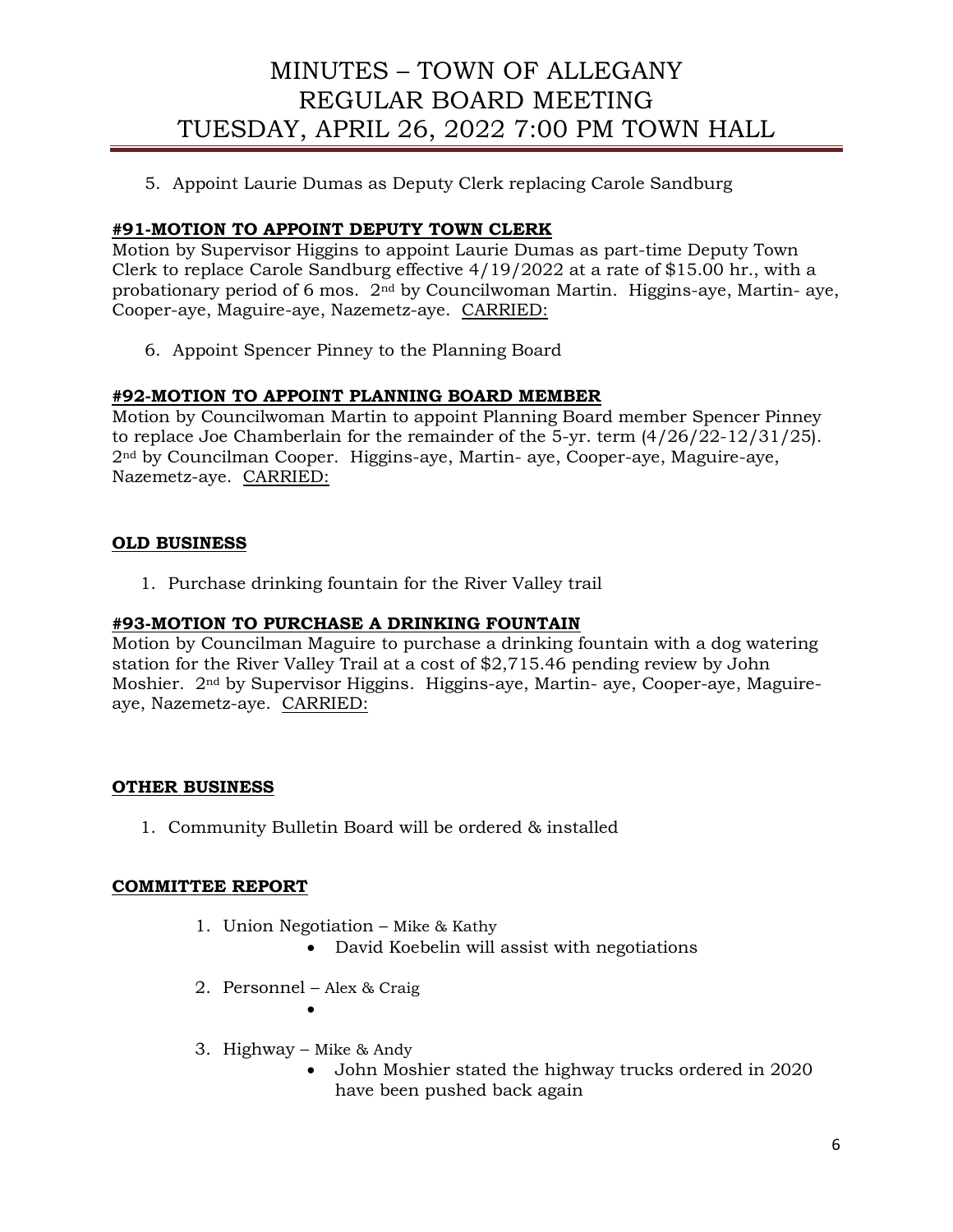## 4. Recreation – Alex & Andy

- Supervisor Higgins is working on the  $4<sup>th</sup>$  & Maple Lease Agreement
- 5. Building/Grounds & Safety Kathy & Mike
	- List reviewed to finish Town Hall Rennovation
- 6. Water/Sewer Kathy & Craig
	- Supervisor Higgins is waiting on an update from CPL for Allegany Crossings / Sewer Line Extension
- 7. Technology Craig & Andy
	- Clerk Pinney reported that the Website is up and running
	- Councilman Maguire is meeting with Databranch
- 8. Parks & Cemetery Kathy & Alex met with Stephanie & reported the following:
	- Need for equipment mats for lawn preservation
	- Need for a casket carriage
	- Discussed need for replacing Excavator
	- Discussed Gazebo for Town Hall side yard
	- Discussed water line needs for the cemetery
	- Discussed damaged fence replacement at cemetery
	- Discussed hiring a Summer worker for the 5 Mile cemetery
	- Discussed possible legal action for survey flags removed from the cemetery
	- Discussed the need for Cemetery worker job descriptions
	- Discussed the need for a Tick policy for outdoor workers

## **FROM THE FLOOR - none**

## **Executive session – personnel**

## **#94-MOTION TO ADJOURN TO EXECUTIVE SESSION FOR PERSONNEL REASONS.**

Motion by Supervisor Higgins to adjourn to executive session at 8:49 pm for personnel reasons. 2nd by Councilwoman Martin. Higgins-absent, Martin- aye, Cooper-aye, Maguire-aye, Nazemetz-aye. CARRIED: